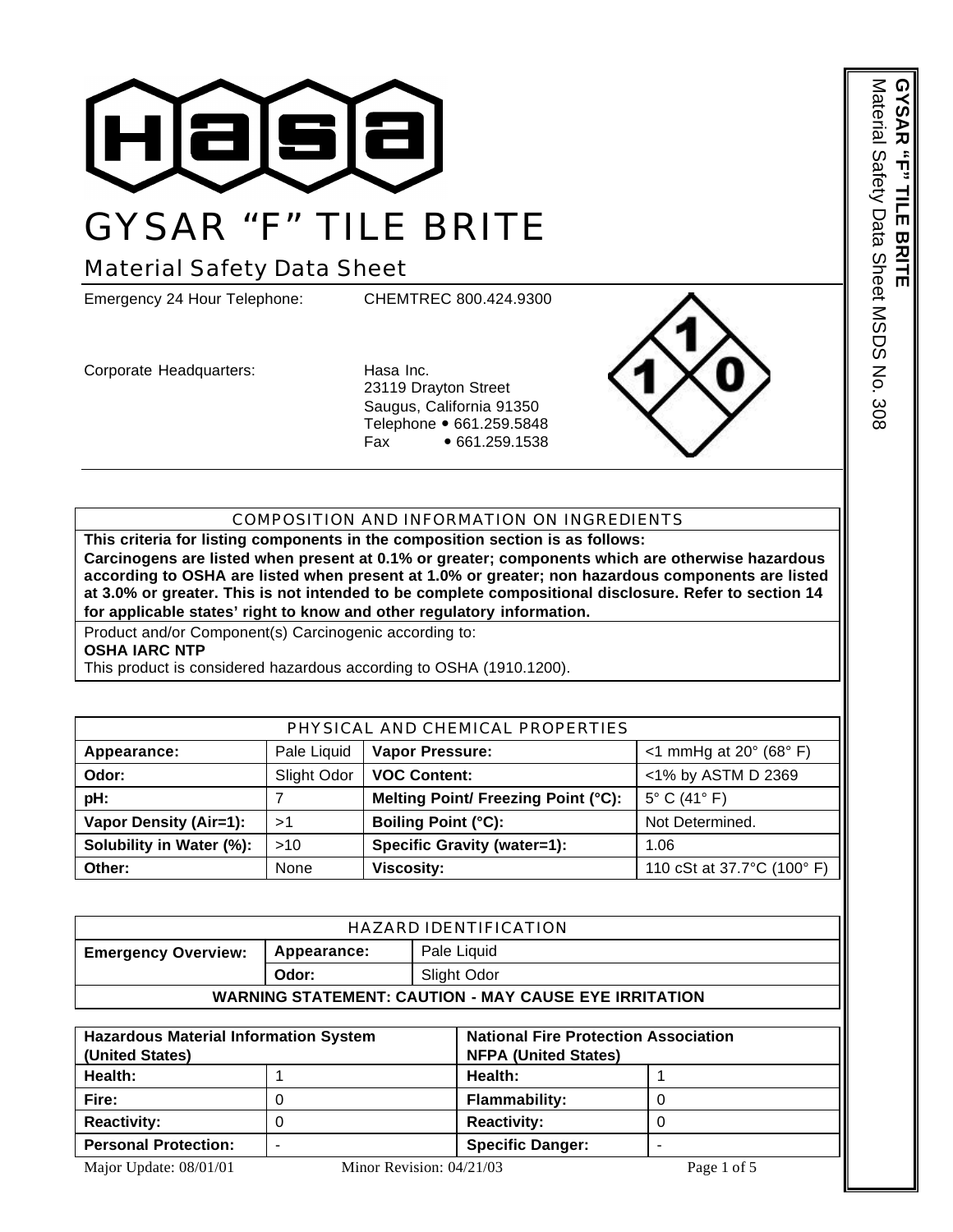**GYSAR** "F" TILE BRITE<br>Material Safety Data Sheet MSDS No. 308 Material Safety Data Sheet MSDS No. 308 **GYSAR "F" TILE BRITE**

POTENTIAL HEALTH EFFECTS

**Primary Routes of Exposure:** Skin Contact, Eye Contact, Inhalation, Ingestion

|                 | <b>Effects of Overexposure:</b>                                                                                               |                                                                                                                                                                                                                                                                                                                                                                                                                                                     |  |  |
|-----------------|-------------------------------------------------------------------------------------------------------------------------------|-----------------------------------------------------------------------------------------------------------------------------------------------------------------------------------------------------------------------------------------------------------------------------------------------------------------------------------------------------------------------------------------------------------------------------------------------------|--|--|
| Acute:          | Eyes:                                                                                                                         | May cause irritation, experienced as mild discomfort and seen as slight<br>redness of the eye.                                                                                                                                                                                                                                                                                                                                                      |  |  |
|                 | Skin:                                                                                                                         | Brief contact may cause slight irritation. Prolonged contact, as with clothing<br>wetted with material, may cause more severe irritation and discomfort, seen as<br>local redness and swelling. Other than the potential skin irritation effects noted<br>above, acute (short term) adverse effects are not expected from brief skin<br>contact; see other effects, below, and Section 11 for information regarding<br>potential long term effects. |  |  |
|                 | Inhalation:                                                                                                                   | Vapors or mist, in excess of permissible concentrations. Or in unusually high<br>concentrations generated from spraying, heating the material or as from<br>exposure in poorly ventilated areas or confined spaces, may cause irritation of<br>the nose and throat, headache, nausea, and drowsiness.                                                                                                                                               |  |  |
|                 | Ingestion:                                                                                                                    | May cause abdominal discomfort. Nausea, and diarrhea.                                                                                                                                                                                                                                                                                                                                                                                               |  |  |
|                 | <b>Sensitization</b>                                                                                                          | Unknown                                                                                                                                                                                                                                                                                                                                                                                                                                             |  |  |
|                 | <b>Properties:</b>                                                                                                            |                                                                                                                                                                                                                                                                                                                                                                                                                                                     |  |  |
| <b>Chronic:</b> | No adverse effects have been documented in humans as a result of chronic exposure. Section<br>11 may contain applicable data. |                                                                                                                                                                                                                                                                                                                                                                                                                                                     |  |  |

| <b>Medical Conditions</b>      | There is no evidence that this product aggravates an existing medical |  |
|--------------------------------|-----------------------------------------------------------------------|--|
| <b>Aggravated by Exposure:</b> | condition.                                                            |  |
| <b>Other Remarks:</b>          | None.                                                                 |  |

|                               | <b>FIRST AID MEASURES</b>                                                                                                                                                                                                     |
|-------------------------------|-------------------------------------------------------------------------------------------------------------------------------------------------------------------------------------------------------------------------------|
| Eyes:                         | Immediately flush with plenty of water for at least 15 minutes. Hold eyelids apart while<br>flushing to rinse entire surface of eyes and lids with water. Get medical attention.                                              |
| Skin:                         | Wash skin with plenty of soap and water for several minutes. Get medical attention if skin<br>irritation develops or persists.                                                                                                |
| Ingestion:                    | If patient is conscious and can swallow, give two glasses of water (16 oz.). Induce vomiting<br>as directed by medical personnel. Do not induce vomiting or give anything by mouth to an<br>unconscious or convulsing person. |
| Inhalation:                   | If irritation, headache, nausea, or drowsiness occurs, remove to fresh air. Get medical<br>attention if breathing becomes difficult or respiratory irritation persists.                                                       |
| Other<br><b>Instructions:</b> | None                                                                                                                                                                                                                          |

| <b>FIRE FIGHTING MEASURES</b>                                                            |                                                                                                                                                                         |                                                                                                                                |
|------------------------------------------------------------------------------------------|-------------------------------------------------------------------------------------------------------------------------------------------------------------------------|--------------------------------------------------------------------------------------------------------------------------------|
| Ignition Temperature - AIT (degrees C):                                                  |                                                                                                                                                                         | Not Applicable.                                                                                                                |
| Flash Point (degrees C):                                                                 |                                                                                                                                                                         | 237.8 (460° F) (PMCC)                                                                                                          |
| Flammable Limits % (Lower - Upper):                                                      |                                                                                                                                                                         | Lower: Not Determined.<br>Upper: Not Determined.                                                                               |
| <b>Recommended Fire</b><br><b>Extinguishing Agents and</b><br><b>Special Procedures:</b> | Use water spray, dry chemical, foam, or carbon dioxide to extinguish flames.<br>Use water spray to cool fire - exposed containers. Water or foam may cause<br>frothing. |                                                                                                                                |
| <b>Unusual or Explosive Hazards:</b>                                                     |                                                                                                                                                                         | None                                                                                                                           |
| <b>Special Protective Equipment for fire</b><br>fighters:                                |                                                                                                                                                                         | Wear full protective clothing and positive pressure breathing<br>apparatus.                                                    |
| <b>Procedures in Case of Accidental</b><br>Release, Breakage or Leakage:                 |                                                                                                                                                                         | Contain spill if possible, contain with absorbent material such as<br>clay or soil, and shovel up. Avoid skin and eye contact. |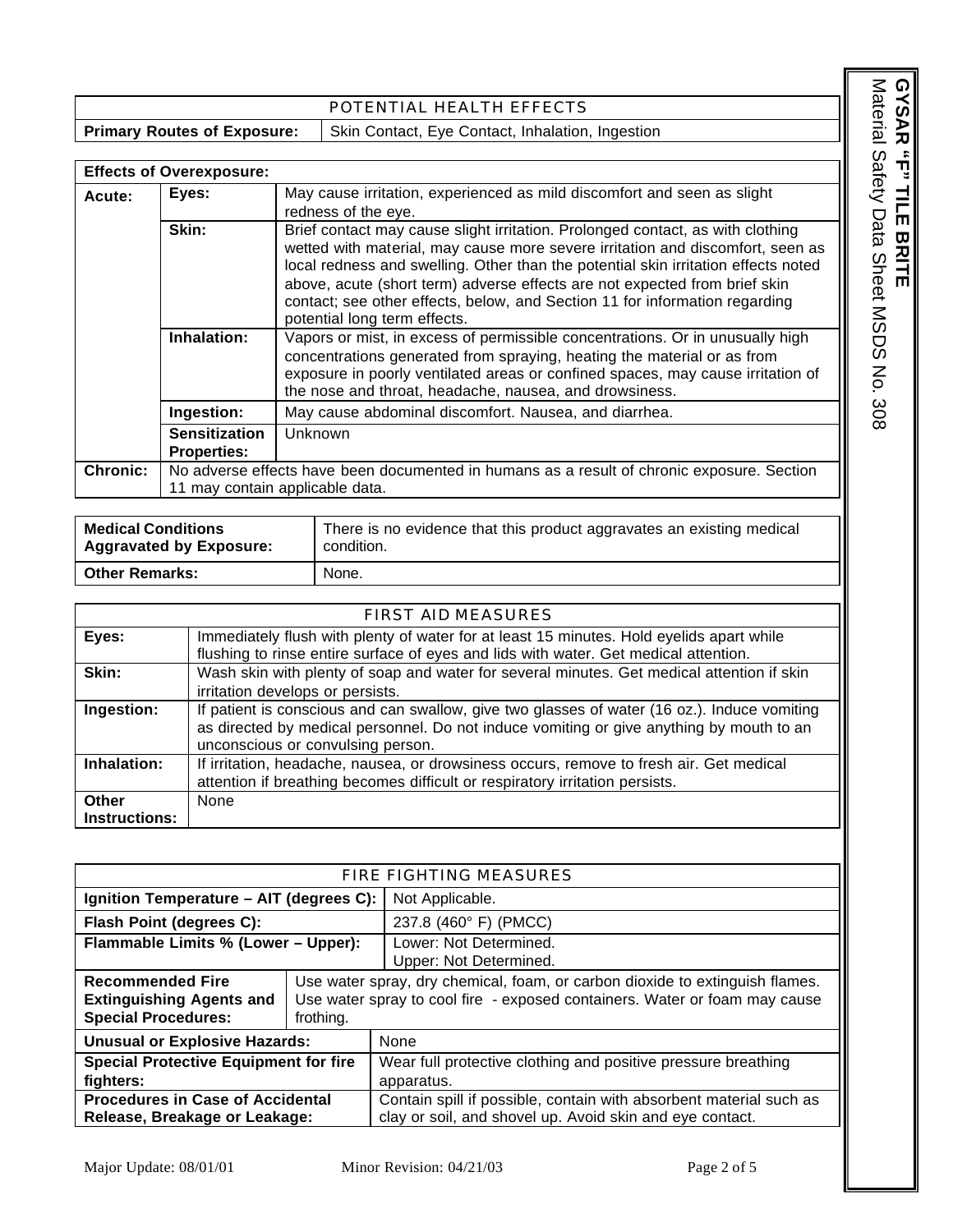| Material Safety Data Sheet MSDS No. 308 | ۱<br>ξ<br>/S<br>ó<br>ĵ<br>コロ<br>ロロラー<br><b>DNNNN</b> |
|-----------------------------------------|------------------------------------------------------|
|-----------------------------------------|------------------------------------------------------|

| HANDLING AND STORAGE                                                                                                                |  |  |
|-------------------------------------------------------------------------------------------------------------------------------------|--|--|
| Minimum feasible handling temperatures should be maintained.<br>Handling:  <br><b>Precautions to</b>                                |  |  |
| be Taken in:<br>Storage:<br>Periods of exposure to high temperatures should be minimized. Water<br>contamination should be avoided. |  |  |
|                                                                                                                                     |  |  |

|                           | EXPOSURE CONTROLS/PERSONAL PROTECTION                                                    |
|---------------------------|------------------------------------------------------------------------------------------|
| Eye/Face                  | Safety glasses, chemical type goggles, or face shield recommended to prevent eve         |
| <b>Protection:</b>        | contact.                                                                                 |
| <b>Skin Protection:</b>   | Workers should wash exposed skin several times daily with soap and water. Soiled         |
|                           | work clothing should be laundered or dry-cleaned.                                        |
| <b>Respiratory</b>        | Airborne concentrations should be kept to lowest levels as possible. If vapor, mist or   |
| <b>Protection:</b>        | dust is generated and the occupational exposure limit of the product, or any             |
|                           | component of the product, is exceeded, use appropriate NIOSH or MSHA approved            |
|                           | air purifying or air supplied respirator after determining the airborne concentration of |
|                           | the contaminant. Air supplied respirators should always be worn when airborne            |
|                           | concentration if the contaminant or oxygen content is unknown.                           |
| <b>Ventilation:</b>       | Local exhaust ventilation recommended if generating vapor, dust, or mist. If exhaust     |
|                           | ventilation is not available or inadequate, use MSHA or NIOSH approved respirator as     |
|                           | appropriate.                                                                             |
| <b>Exposure Limit for</b> | None established for product.                                                            |
| the Total Product:        |                                                                                          |

| STABILITY AND REACTIVITY                                                |                                                                                                                                                                                         |  |
|-------------------------------------------------------------------------|-----------------------------------------------------------------------------------------------------------------------------------------------------------------------------------------|--|
| This Material Reacts Violently With:                                    | None                                                                                                                                                                                    |  |
| <b>Comments:</b>                                                        | None                                                                                                                                                                                    |  |
| <b>Products Evolved When Subjected to</b><br><b>Heat or Combustion:</b> | Toxic levels of carbon monoxide, carbon dioxide, irritating<br>aldehydes, and ketones may be formed on burning. Heating on<br>air may produce irritating aldehydes, acids, and ketones. |  |
| <b>Hazardous Polymerizations:</b>                                       | DO NOT OCCUR.                                                                                                                                                                           |  |

| TOXICOLOGICAL INFORMATION                                          |                |                                                                                                                                                  |
|--------------------------------------------------------------------|----------------|--------------------------------------------------------------------------------------------------------------------------------------------------|
| <b>Toxicological Information</b><br>(Animal Toxicity Data):        | Oral:          | LD50 3.31 g/kg (rat) slightly toxic.                                                                                                             |
|                                                                    | Inhalation:    | Believed to be practically non-toxic.                                                                                                            |
|                                                                    | Dermal:        | $LD50 > 2.00$ g/kg (rabbit) practically non-toxic.                                                                                               |
| Irritation Index,<br><b>Estimation of Irritation</b><br>(Species): | Skin:          | (Draize) 1.04/8.0 (rabbit) slightly irritating.                                                                                                  |
|                                                                    | Eyes:          | (Draize) 14.40/110 (rabbit) slightly irritating.                                                                                                 |
|                                                                    | Sensitization: | Not Determined.                                                                                                                                  |
|                                                                    | Other:         | This product may contain residual (less than 20 ppm)<br>concentrations of ethylene oxide. Ethylene oxide causes<br>tumors in laboratory animals. |

| DISPOSAL CONSIDERATIONS                                                                                                                                                                                                                                                                                                                                                                                                                                                            |      |  |
|------------------------------------------------------------------------------------------------------------------------------------------------------------------------------------------------------------------------------------------------------------------------------------------------------------------------------------------------------------------------------------------------------------------------------------------------------------------------------------|------|--|
| This product has been evaluated for RCRA characteristics and does not meet<br><b>Waste Disposal Methods:</b><br>the criteria of a hazardous waste if discarded in its purchased form. Under<br>RCRA, it is the responsibility of the user of the product to determine at the<br>time of disposal, whether the product meets RCRA criteria for hazardous<br>wastes. This is because product uses, transformations, mixtures, processes,<br>etc. may render the resulting materials. |      |  |
| Remarks:                                                                                                                                                                                                                                                                                                                                                                                                                                                                           | None |  |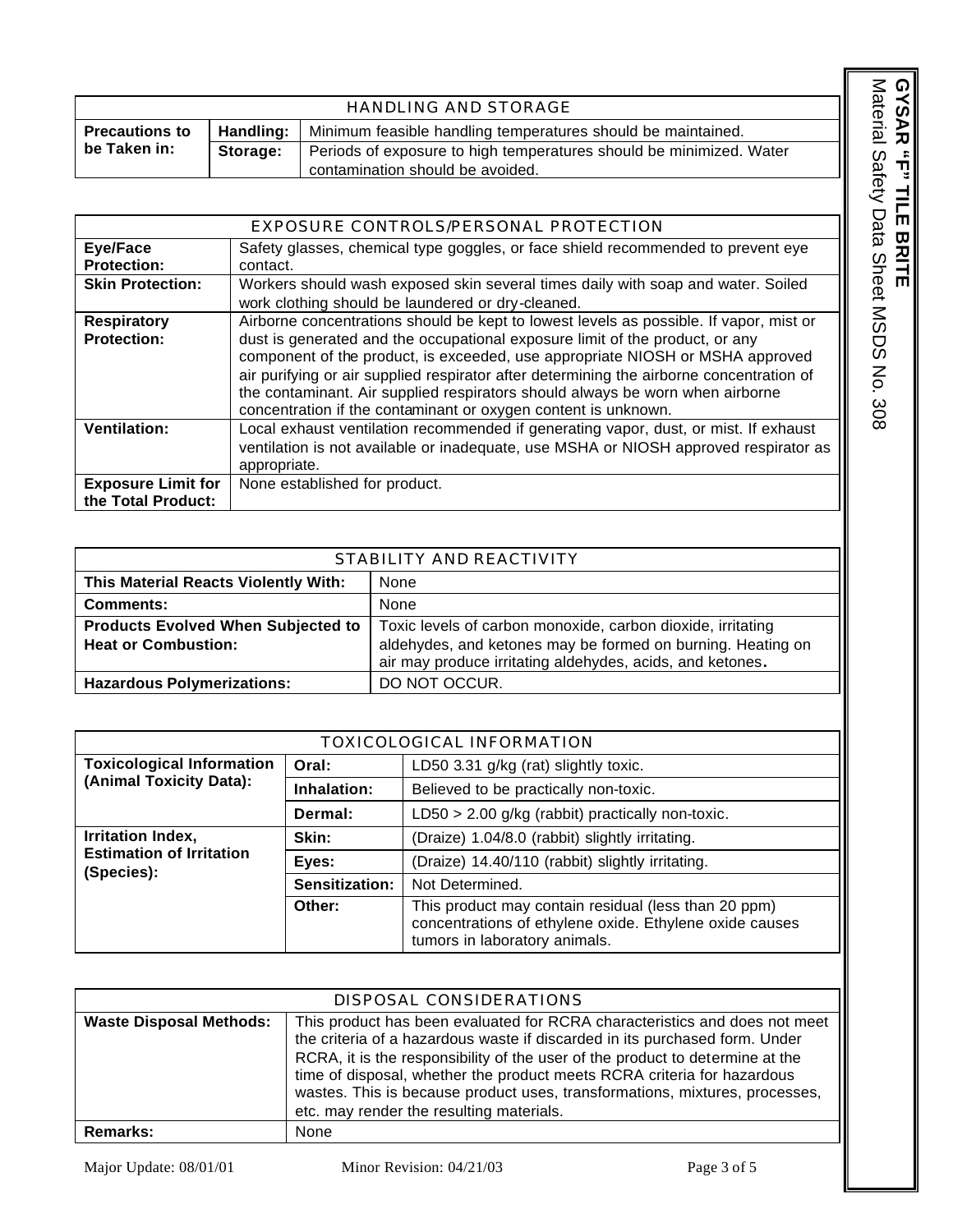Material Safety Data Sheet MSDS No. 308 **GYSAR "F" TILE BRITE** Material Safety Data Sheet MSDS No. 308 **GYSAR "F" TILE BRITE**

| TRANSPORT INFORMATION                                                                                          |                                    |                               |                |
|----------------------------------------------------------------------------------------------------------------|------------------------------------|-------------------------------|----------------|
| <b>Transportation DOT:</b>                                                                                     |                                    | <b>Proper Shipping Name:</b>  | Not regulated. |
|                                                                                                                | <b>Hazard Class:</b>               |                               | Not regulated. |
|                                                                                                                |                                    | <b>Identification Number:</b> | Not regulated. |
|                                                                                                                | <b>Packing Group:</b>              |                               | Not regulated. |
|                                                                                                                | <b>Label Required:</b>             |                               | Not regulated. |
| Depending on container size, spills of this product may require reporting under SARA 305 and/or CERCLA         |                                    |                               |                |
| 102(A) regulations. Please refer to Sections 2 and 14 of MSDS for composition and component RQ<br>information. |                                    |                               |                |
|                                                                                                                |                                    | Not evaluated.                |                |
|                                                                                                                | <b>IMDG:</b> Proper Shipping Name: |                               |                |
| <b>ICAO:</b> Proper Shipping Name:                                                                             |                                    | Not evaluated.                |                |

| <b>ICAO:</b> Proper Shipping Name: | Not evaluated. |
|------------------------------------|----------------|
| <b>TDG: Proper Shipping Name:</b>  | Not regulated. |
| <b>Hazard Class:</b>               | Not regulated. |
| <b>Identification Number:</b>      | Not regulated. |
| <b>Label Required:</b>             | Not regulated. |
|                                    |                |

#### REGULATORY INFORMATION

**Federal Regulations** SARA Title 111:

Section 302/304 Extremely Hazardous Substances

| <b>Chemical Name</b>              | <b>CAS Number</b> | Range in % | <b>TPQ</b> | RQ |
|-----------------------------------|-------------------|------------|------------|----|
| Residual ethylene oxide (typical) | $75-21-8$         | 0.001      | 1000       | 10 |

| Section 311 Hazardous Categorization                        |                   |                      |
|-------------------------------------------------------------|-------------------|----------------------|
| Acute                                                       |                   |                      |
| <b>Chemical Name</b>                                        | <b>CAS Number</b> | <b>Concentration</b> |
| Glycol ethers (fraction of product matching EPA definition) |                   | 1.00-2.99            |

| <b>Section 313 Toxic Chemical</b>                           |                   |                 |    |
|-------------------------------------------------------------|-------------------|-----------------|----|
| <b>CERCLA 102(a)/DOT Hazardous Substances:</b>              |                   |                 |    |
| <b>Chemical Name</b>                                        | <b>CAS Number</b> | l Concentration | RQ |
| Glycol ethers (fraction of product matching EPA definition) |                   | 1.00-2.99       |    |

| <b>States Right-to-Know Regulations:</b> |                                                                                                                                                                        |  |
|------------------------------------------|------------------------------------------------------------------------------------------------------------------------------------------------------------------------|--|
| <b>Chemical Name</b>                     | States Right-to-Know                                                                                                                                                   |  |
| None                                     | State list: CT (Connecticut), FL (Florida), IL (Illinois), MI (Michigan), LA (Louisiana), MA<br>(Massachusetts), NJ (New Jersey), PA (Pennsylvania), RI (Rhode Island) |  |

#### **California Prop 65:**

The following detectible components of this business are substances, or belong to classes of substances, know to the state of California to cause cancer and/or reproductive toxicity. **Chemical Name: CAS Number** Residual ethylene oxide(typical): 75-21-8